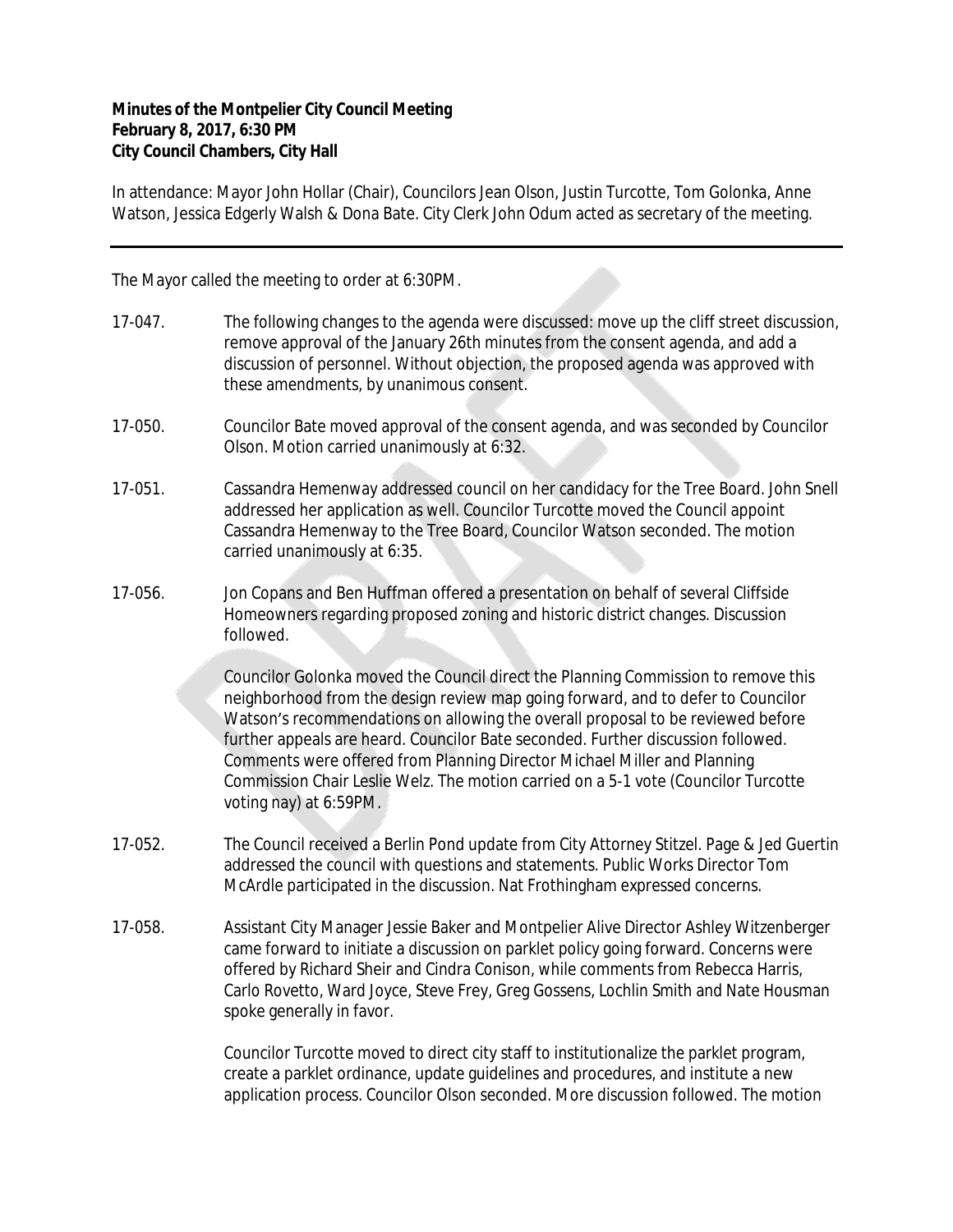carried unanimously at 8:30.

The Mayor called for a recess at 8:31. The Council reconvened at 8:40.

- 17-057. Ms. Witzenberger returned with Steve Cook for a power point based Downtown Improvement District (DID) marketing update. Discussion followed. No formal action taken.
- 17-053. The 2017 Construction Project Communication Plan was presented by Mr. McArdle, Ms. Baker, Ms. Witzenberger, and Corey Line of the Public Works Department. Discussion followed. Councilor Bate moved the Council accept the construction communication plan as presented, Councilor Watson seconded. After further discussion, the motion carried unanimously at 9:15.
- 17-054. The public hearing for the 2017 paving project-related waiver of the noise ordinance for nighttime construction was opened at 9:15. Mr. McArdle and Mr. Line participated. Discussion followed. Councilor Turcotte moved the Council accept the recommended changes to the noise ordinance during the identified construction process pending the completion of the public hearing process. Councilor Watson seconded. The motion carried unanimously at 9:35. The public hearing was closed.
- 17-055. Public hearing on the paving project-related parking ordinance changes was opened at 9:35.

On the State-Bailey Avenue proposal: After discussion, Councilor Bate moved the Council approved 1st reading and was seconded by Councilor Turcotte.

Councilor Edgerly Walsh moved to amend the motion to remove the proposed five parking spots closest to the Bailey Avenue intersection. Councilor Golonka seconded. Discussion followed. The motion to amend passed on a 4-3 vote (Councilors Edgerly Walsh, Golonka, and Watson, joined by the Mayor voting aye, Councilors Bate, Turcotte and Olson voting nay).

The underlying motion passed on a 4-3 vote as amended at 10:00 (Councilors Edgerly Walsh, Golonka, and Watson, joined by the Mayor voting aye, Councilors Bate, Turcotte and Olson voting nay).

On the Elm Street proposal: After discussion, Councilor Bate moved the Council accept the 1<sup>st</sup> reading as proposed. Councilor Edgerly Walsh seconded. The motion carried unanimously at 10:04.

On the Terrace Street proposal: After discussion, Councilor Bate moved the Council accept the 1<sup>st</sup> reading as proposed. Councilor Edgerly Walsh seconded. The motion carried unanimously at 10:09.

On the Elm-Vine Street proposal: After discussion, Councilor Bate moved the Council accept the 1<sup>st</sup> reading as proposed. Councilor Edgerly Walsh seconded. The motion carried unanimously at 10:11.